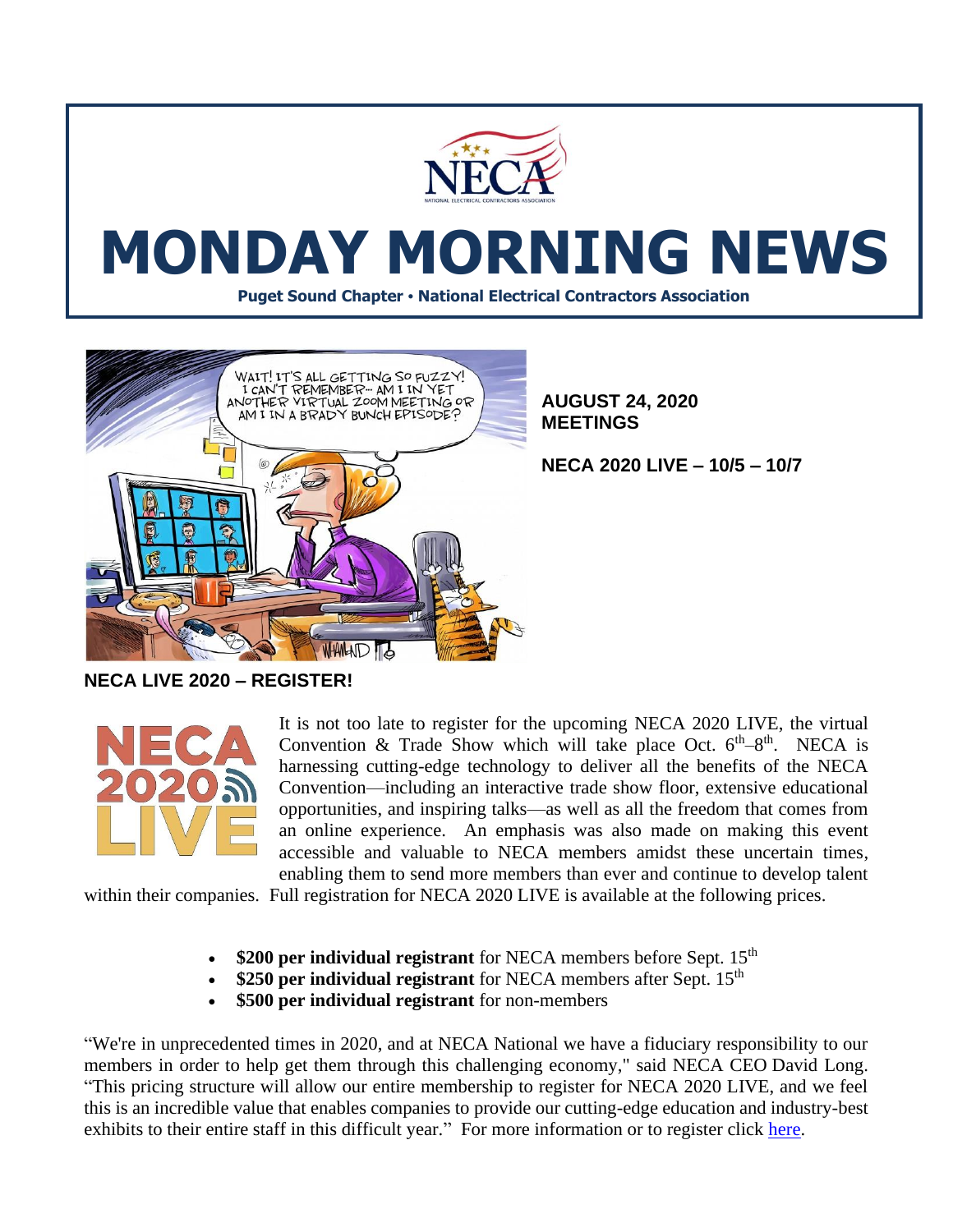## **NECA CONTRACTOR, ROSENDIN ELECTRIC, USES COOLERS TO SPRAY DISINFECTANT ON JOBSITES**

Rosendin is employing a new solution — literally — to better protect its workers during the coronavirus pandemic. Rosendin is using an industrial-grade cooling unit to blow mist made up of disinfectant and water over high-traffic areas on jobsites. Unwashed surfaces on construction sites can be a hidden health concern, even when workers wear the appropriate personal protective equipment (PPE) and maintain social distancing. Rosendin adopted the practice following the publication of [a white paper from the](http://landing.powerbreezer.com/covid-19/)  [Power Breezer company,](http://landing.powerbreezer.com/covid-19/) that found that the company's industrial cooler was capable of using mist to disinfect large surfaces. Rosendin has employed it at two prefabrication warehouses in Oregon, and two data center jobsites in Oregon and Washington state, according to Josh Johnson, Rosendin's West Coast Corporate Safety Director.

The Power Breezer, originally intended to cool down large spaces during working hours, can spray the mist up to 60 feet, and takes about four hours to diffuse a whole tank. Rosendin rotates the Power Breezer to a different area onsite after each workday to disinfect the space. As with any new tech or solution onsite, Johnson said, workers were a bit wary of the practice at first, but quickly got comfortable with the new machine, especially since it doesn't operate at the same time workers do. "It provides another tool in the toolbox to provide comfort for our workers in this uncertain time," Johnson said. To check out the white paper click [here.](https://www.powerbreezer.com/wp-content/Power%20Breezer%20-%20COVID-19_Corona%20White%20Paper.pdf)

## **LATEST EDITION OF NECA SAFETY LEADER MAGAZINE**

The 3rd edition of the "SAFETY LEADER" magazine has been released and available to read for NECA members. Bundled with NECA's flagship publication, ELECTRICAL CONTRACTOR, each SAFETY LEADER issue will deliver content geared toward informing electrical professionals working in all aspects of the industry, including both outside line construction and inside electrical construction. The new quarterly publication will highlight the importance of safety and industry news, OSHA rulemaking, training, on-site practices, safety-related products and services, a view of workers in the field and important resources. To sign up and receive the Safety Leader, click [HERE.](https://www.ecmag.com/magazine/archives/safety-leader)

## **STUDENT TALENT ON DISPLAY**

Every ELECTRI Council meeting features NECA Student Chapters across the country. The very popular Green Energy Challenge competition drew 9 proposal entries from NECA Student Chapters across North America. A jury comprising contractors and industry partners evaluated and scored each proposal and then met by conference call on August 10<sup>th</sup> to confirm the 2020 finalists. The judges determined that the top scores were so close that ELECTRI will name four top finalists for 2020: Ball State University, Illinois Institute of Technology, Iowa State and the University of Toronto. The four Student Chapter teams will present their proposals live during NECA 2020 on Monday, October 5<sup>th</sup>, from 8:00 AM – 10:00 AM. Another component of the 2020 Green Energy Challenge is the video competition. This July, ELECTRI's Talent Initiative offered a virtual competition for the best NECA Student Chapter video in connection with the 2020 Green Energy Challenge. Council members watched eight clips and selected the finalists: Illinois Institute of Technology, Iowa State University and Pennsylvania State University. The winning NECA Student Chapter video will be chosen via online voting during the NECA 2020 LIVE convention in October. [Click this link](https://www.surveymonkey.com/r/GEC2020Video) to watch all eight entries.